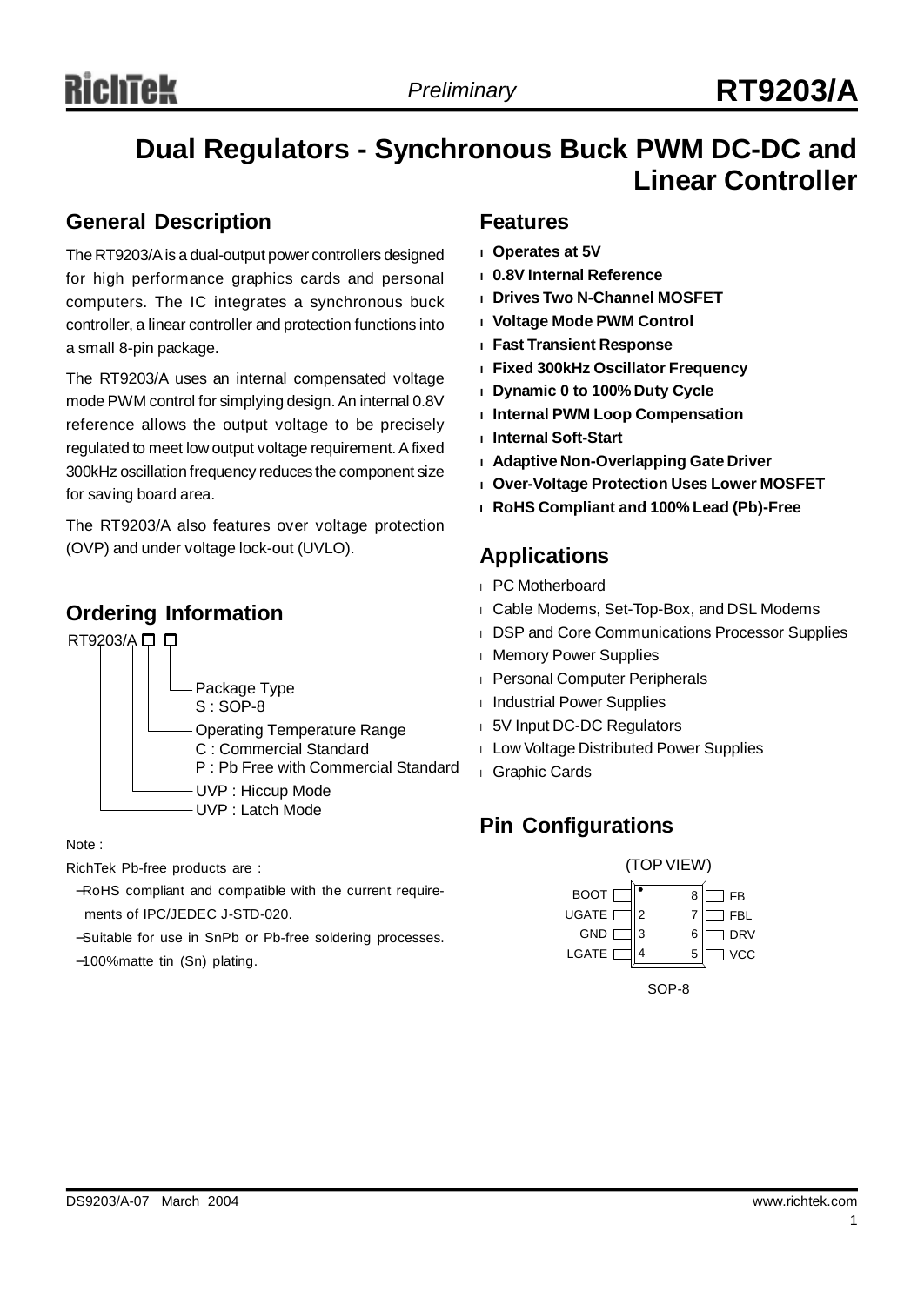## **Typical Application Circuit**

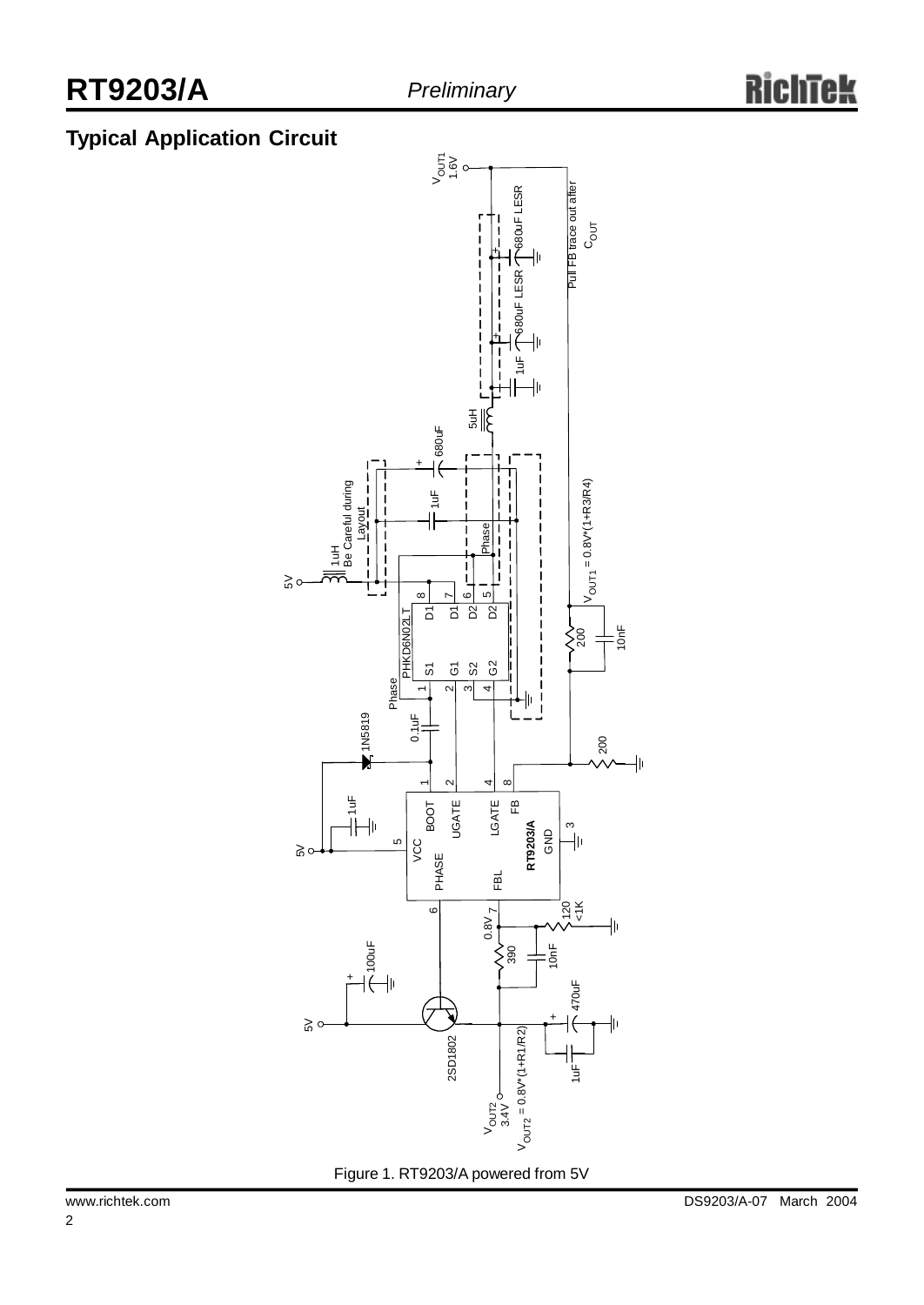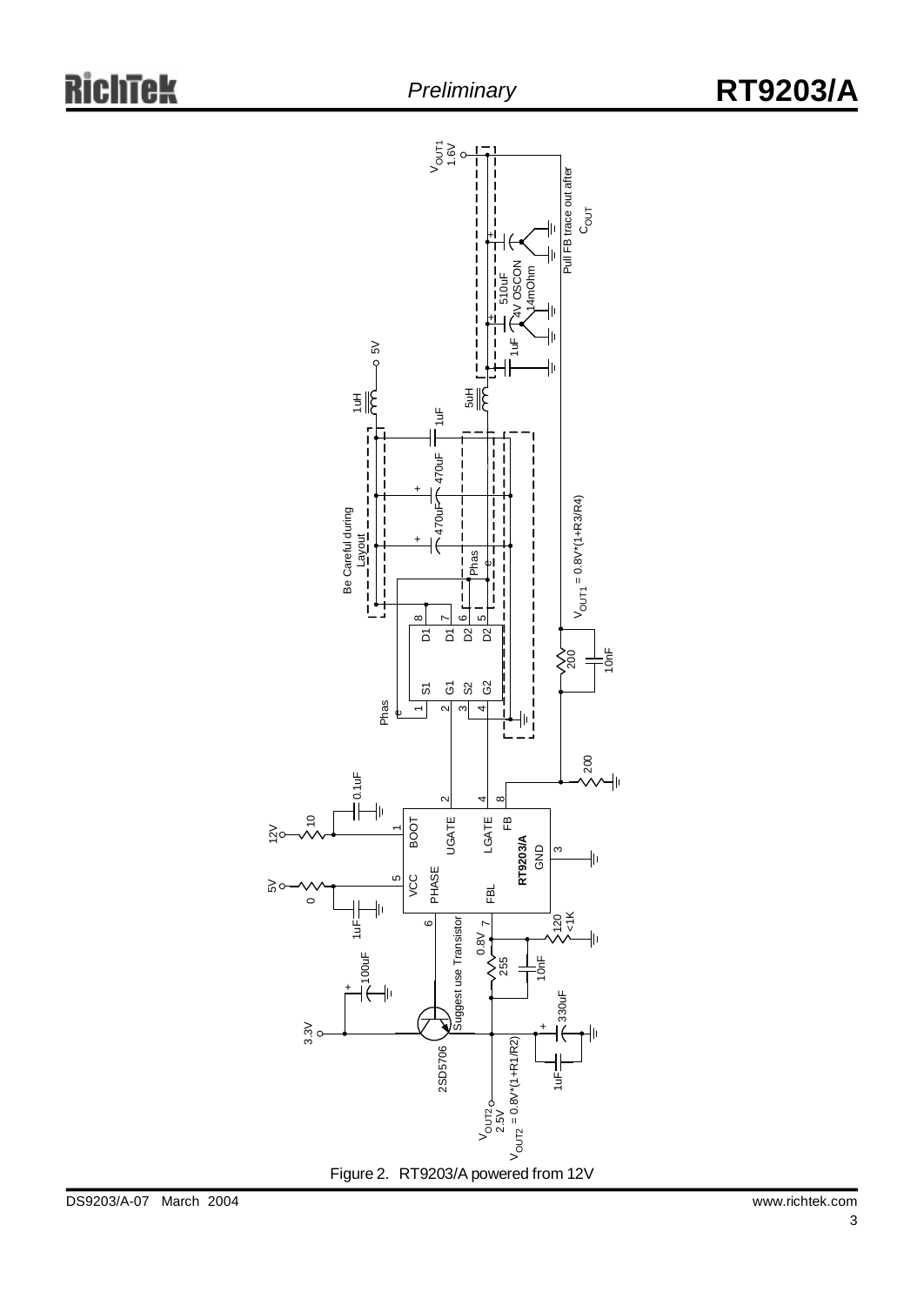

#### **Layout Placement**

### **Layout Notes**

1. Put C1 & C2 to be near the MU drain and ML source nodes.

- 2. Put RT9203/A to be near the Cout
- 3. Put CBOOT as close as to BOOT pin
- 4. Put C<sub>VCC</sub> as close as to VCC pin

## **Function Block Diagram**

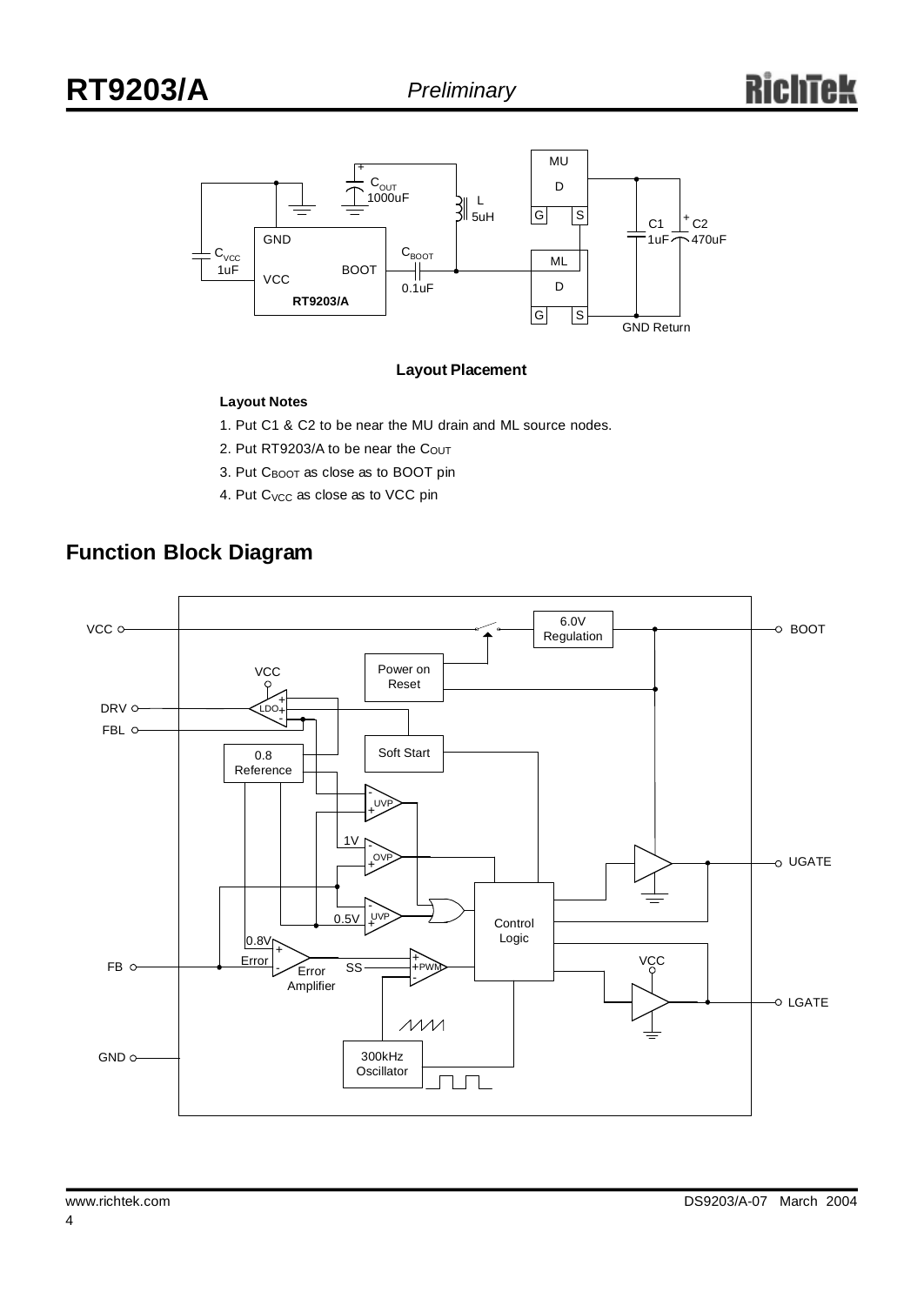## **Functional Pin Description**

### **BOOT (Pin 1)**

This pin provides ground referenced bias voltage to the upper MOSFET driver.Abootstrap circuit is used to create a voltage that is suitable for driving a logic-level N-Channel MOSFET when operating at a single 5V power supply. This pin also could be powered from ATX 12V, in this situation, an internal 6.0V regulator will supply to VCC pin for generating bias required inside the IC.

### **UGATE (Pin 2)**

Connect the UGATE pin to the gate of upper MOSFET. This pin provides the gate drive for the upper MOSFET.

### **GND (Pin 3)**

Signal and power ground for the IC. All voltage levels are measured with respect to this pin.

### **LGATE (Pin 4)**

Connect the LGATE pin to the gate of lower MOSFET. This pin provides the gate drive for the lower MOSFET.

### **VCC (Pin 5)**

This is the main bias supply for the RT9203/A. This pin also provides the gate bias charge for the gate of lower MOSFET. The voltage at this pin is monitored for ensuring a proper power-on reset (POR). This pin is also the out of an internal 6.0V regulator that powered from the BOOT pin when the BOOT pin is directly powered from ATX 12V.

### **DRV (Pin 6)**

This pin is the output of a linear controller. It should be connected to the base of an external bypass NPN transistor or the gate of a N-MOSFET to form a linear low dropout regulator.

### **FBL (Pin 7)**

This pin is connected to the output resistor-divider of an external power transistor or a N-MOSFET based low dropout regulator for regulating and monitoring the output voltage. This pin is also connected to the protection monitor and the invertering input of error amplifier of internal linear regulator inside the IC.

### **FB (Pin 8)**

This pin is connected to the PWM converter's outputdivider for regulating and monitoring the output voltage of buck converter. This pin also connects to the protection monitor and the inverting input of internal PWM error amplifier inside the IC.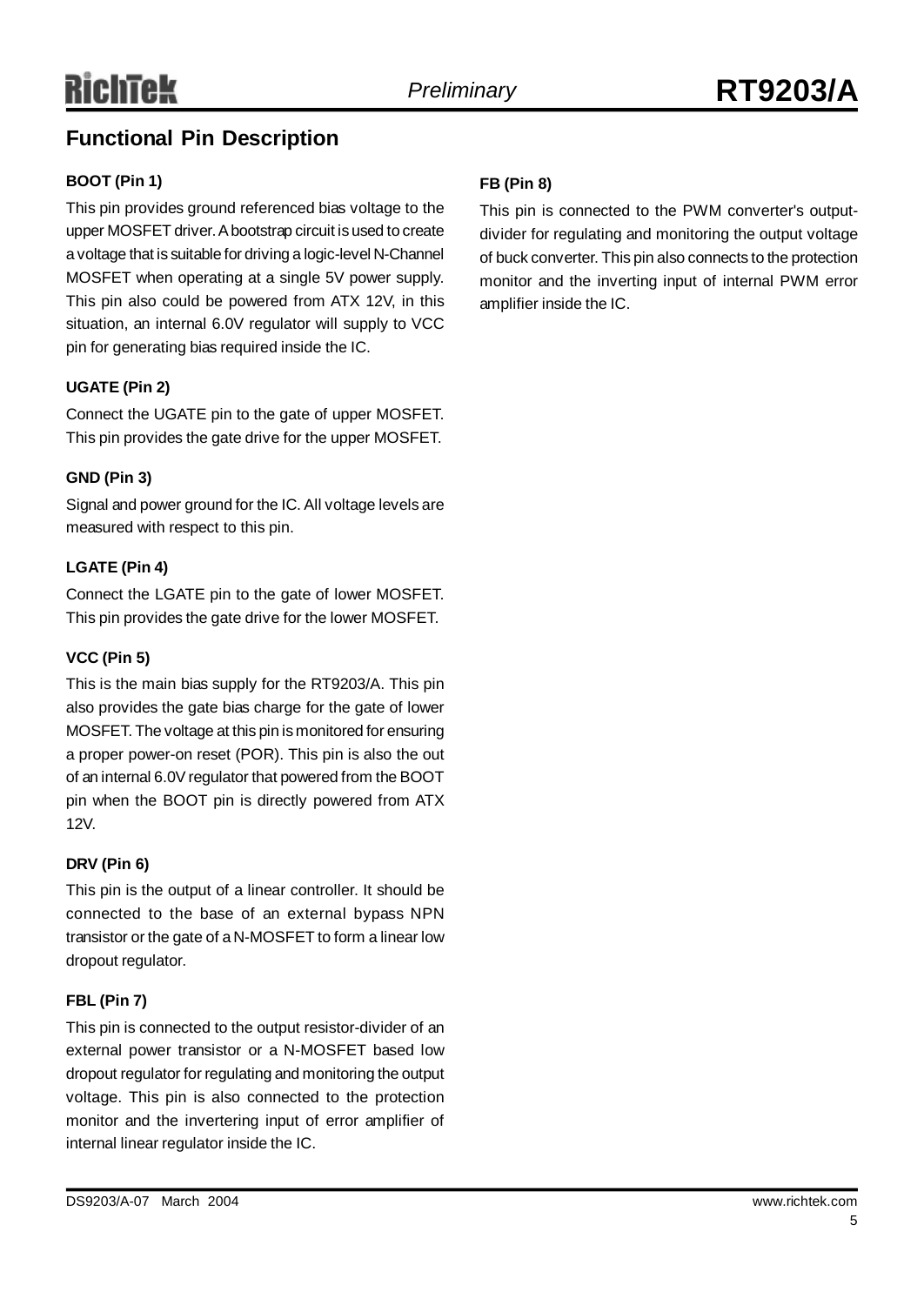## **Absolute Maximum Ratings**

| Power Dissipation, $P_D @ T_A = 25^\circ C$ |  |
|---------------------------------------------|--|
|                                             |  |
| <b>Example 7 Package Thermal Resistance</b> |  |
|                                             |  |
|                                             |  |
|                                             |  |
| I Storage Temperature Range-                |  |
|                                             |  |

### **CAUTION:**

Stresses beyond the ratings specified in "Absolute Maximum Ratings" may cause permanent damage to the device. This is a stress only rating and operation of the device at these or any other conditions above those indicated in the operational sections of this specification is not implied.

### **Electrical Characteristics**

( $V_{CC}$  = 5V, T<sub>A</sub> = 25°C, Unless otherwise specified.)

| <b>Parameter</b>                  | Symbol<br><b>Test Conditions</b>             |                               | Min   | <b>Typ</b>     | <b>Max</b> | <b>Units</b> |  |  |
|-----------------------------------|----------------------------------------------|-------------------------------|-------|----------------|------------|--------------|--|--|
| <b>VCC Supply Current</b>         |                                              |                               |       |                |            |              |  |  |
| Nominal Supply Current            | $I_{\rm CC}$                                 | UGATE, LGATE open             |       | 3              | $-$        | mA           |  |  |
| <b>VCC Regulated Voltage</b>      | $I_{\rm CC}$                                 | $V_{\text{BOOT}} = 12V$       | 5.0   | 6.0            | 7.0        | $\vee$       |  |  |
| <b>Power-On Reset</b>             |                                              |                               |       |                |            |              |  |  |
| <b>Rising VCC Threshold</b>       |                                              |                               | 3.8   | 4.1            | 4.4        | $\vee$       |  |  |
| <b>VCC Threshold Hysteresis</b>   |                                              |                               | --    | 0.5            | $-$        | $\vee$       |  |  |
| Reference                         |                                              |                               |       |                |            |              |  |  |
| Reference Voltage                 | $V_{FB}$                                     | Both PWM and linear regulator | 0.784 | 0.8            | 0.816      | $\vee$       |  |  |
| <b>Oscillator</b>                 |                                              |                               |       |                |            |              |  |  |
| <b>Free Running Frequency</b>     |                                              |                               | 250   | 300            | 350        | kHz          |  |  |
| Ramp Amplitude                    | $\Delta$ Vosc                                |                               | --    | 1.75           |            | $V_{P-P}$    |  |  |
| <b>PWM Error Amplifier</b>        |                                              |                               |       |                |            |              |  |  |
| DC gain                           |                                              |                               | 32    | 35             | 38         | dB           |  |  |
| <b>PWM Controller Gate Driver</b> |                                              |                               |       |                |            |              |  |  |
| <b>Upper Drive Source</b>         | $BOOT = 12V$<br>RUGATE<br>$BOOT-VUGATE = 1V$ |                               | --    | 7.5            | 11         | $\Omega$     |  |  |
| <b>Upper Drive Sink</b>           | RUGATE                                       | $V_{UGATE} = 1V$              | $-$   | 5              | 8          | Ω            |  |  |
| <b>Lower Drive Source</b>         | RLGATE                                       | $VCC - V_{LGATE} = 1V$        | $-$   | 3.5            | 6          | Ω            |  |  |
| <b>Lower Drive Sink</b>           | RLGATE                                       | $V_{LGATE} = 1V$              | --    | $\overline{2}$ | 5          | Ω            |  |  |
| <b>Linear Regulator</b>           |                                              |                               |       |                |            |              |  |  |
| <b>DRV Driver Source</b>          |                                              | $V_{DRV} = 2V$                | 100   | --             |            | mA           |  |  |

*To be continued*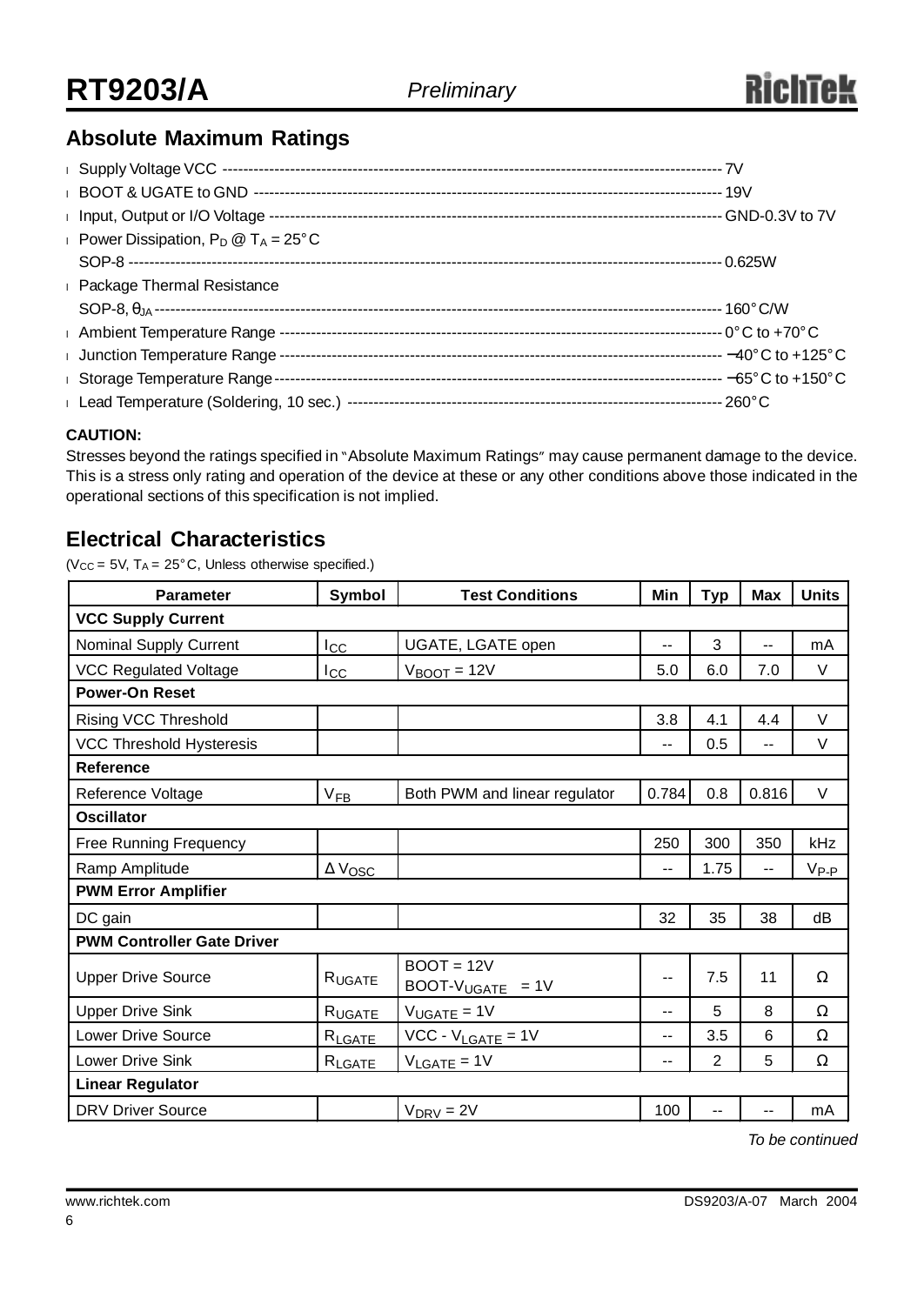**RichTek** 

| <b>Parameter</b>            | Symbol | <b>Test Conditions</b> | Min | Typ | Max  | <b>Units</b> |
|-----------------------------|--------|------------------------|-----|-----|------|--------------|
| <b>Protection</b>           |        |                        |     |     |      |              |
| FB Over-Voltage Trip        |        | FB Rising              | 0.9 |     | --   |              |
| FB & FBL Under-Voltage Trip |        | FB & FBL Falling       | $-$ | 0.5 | 0.65 |              |
| Soft-Start Interval         |        |                        | --  | 2.5 | --   | ms           |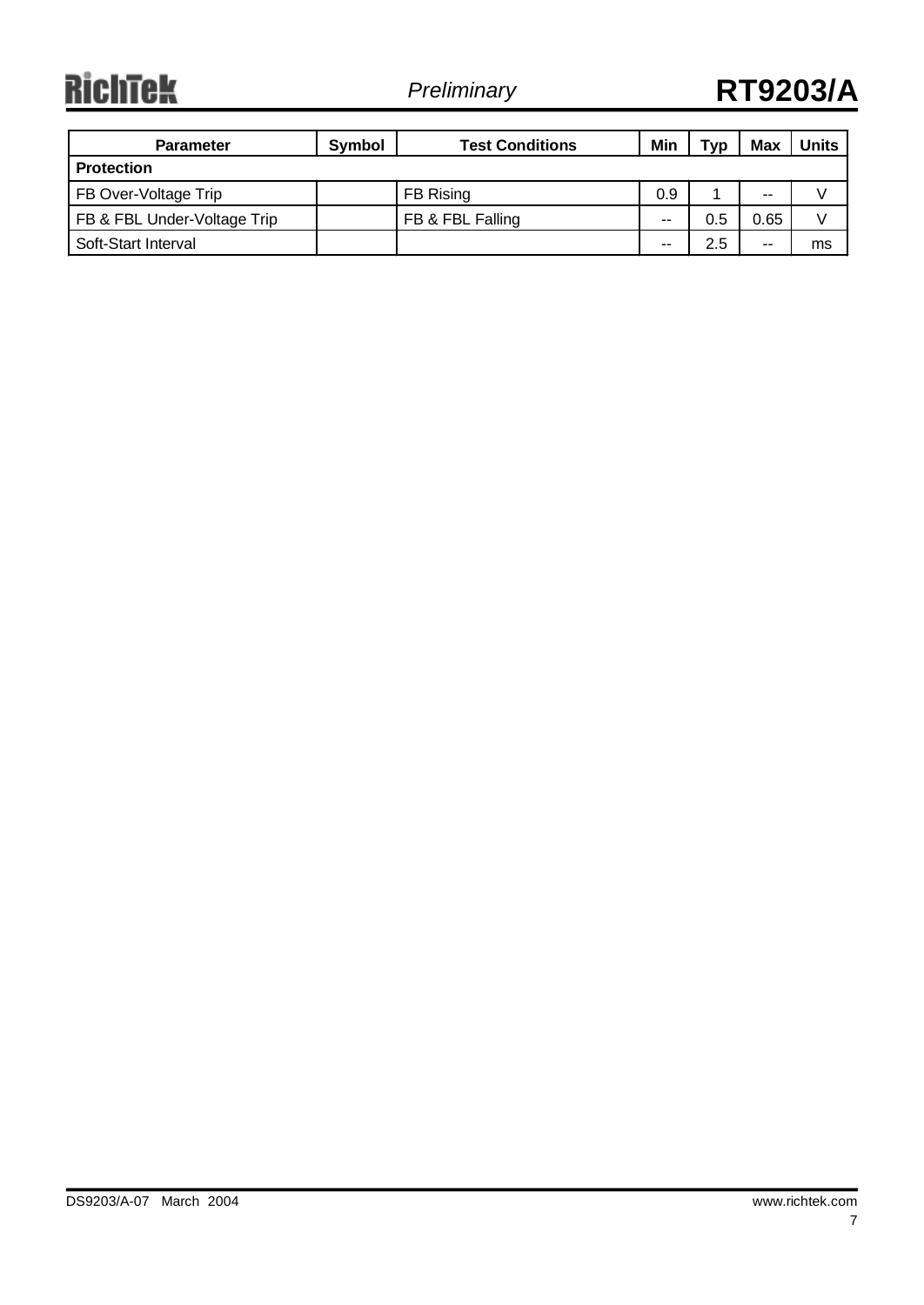## **Typical Operating Characteristics**





Time (2.5ms/Div)





Time (50ns/Div)



Time (50ms/Div)



Time (5us/Div)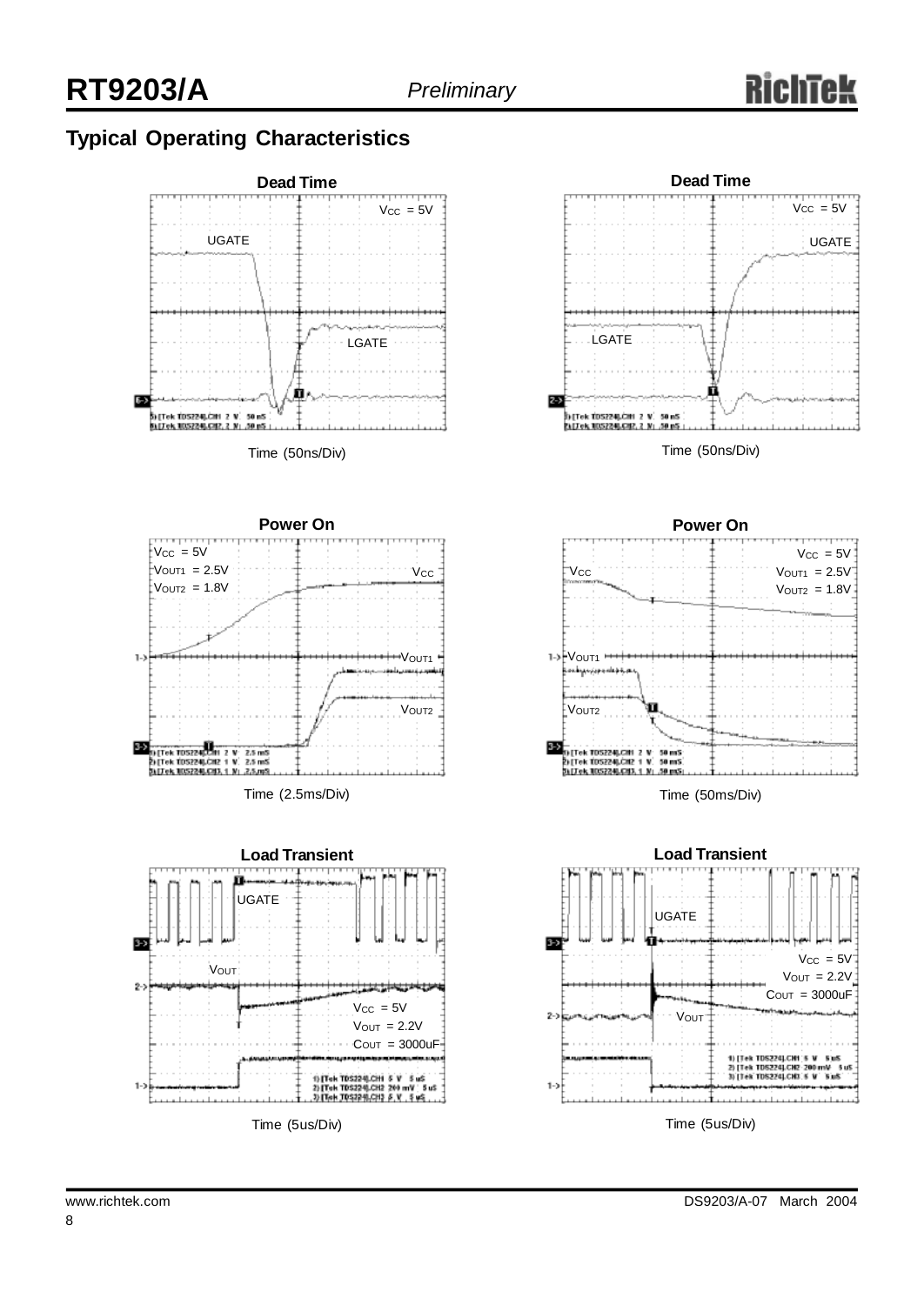

Time (2ms/Div)



Time (2ms/Div)

**Reference vs. Temperature**







0.796 0.797 0.798 0.799 0.800 0.801 0.802 -50 0 50 100 150 Temperature (°C) Reference (V)

0.803

**POR (Rising/Falling) vs. Temperature**

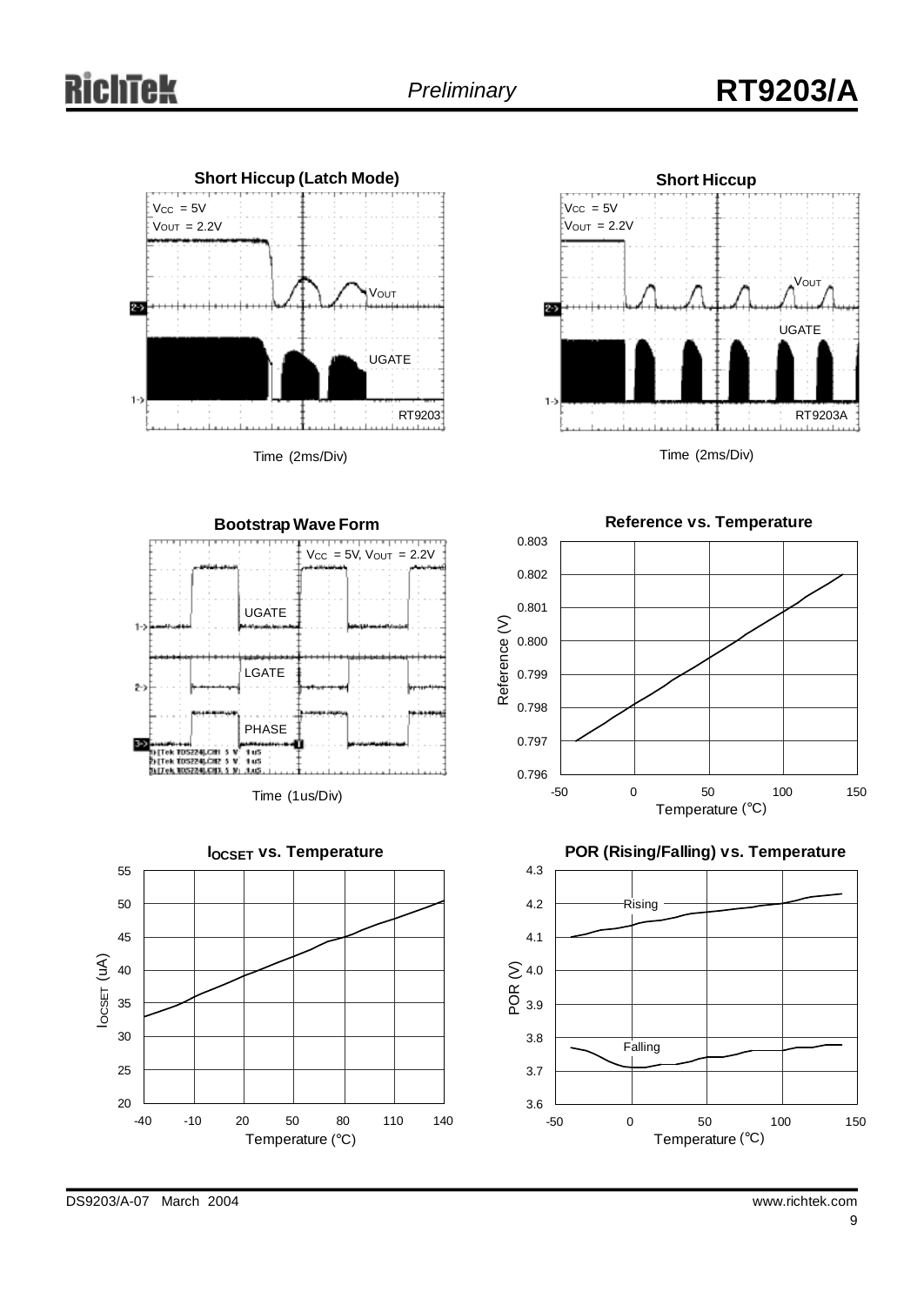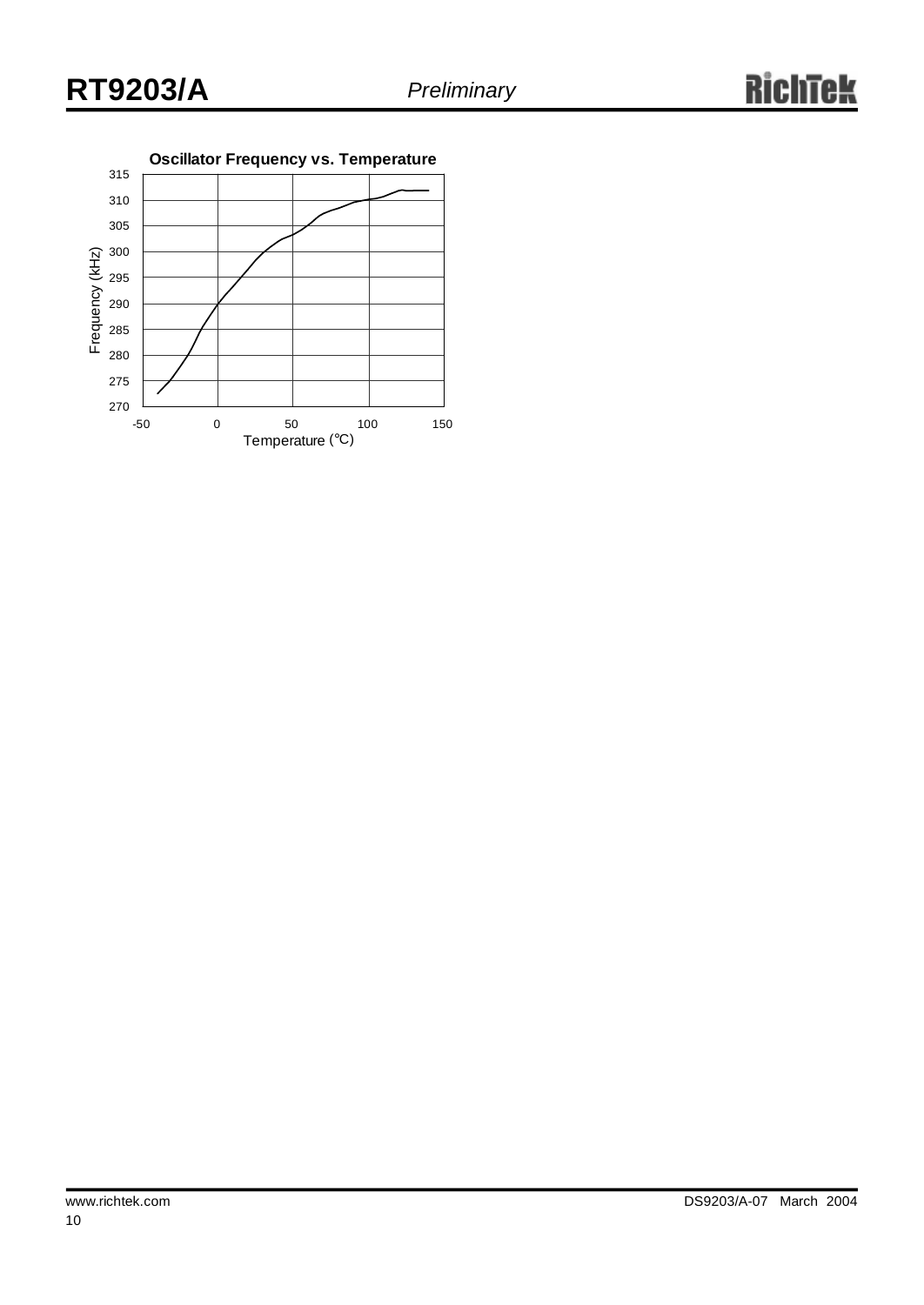# Richtek

## **Application Information**

The RT9203/Aoperates at either single 5V power supply with a bootstrap UGATE driver or a 5V/12V dual-power supply form the ATX SMPS. The dual- power supply is recommended for high current applications, the RT9203/ A can deliver higher gate driving current while operating with ATX SMPS based on a dual-power supply.

### **The Bootstrap Operation**

In a single power supply system, the UGATE driver of RT9203/Ais powered by an external bootstrap circuit, as shown in the Figure 3. The boot capacitor,  $C_{\text{BOOT}}$ , generates a floating reference at the PHASE pin. Typically a  $0.1 \mu$ F C<sub>BOOT</sub> is enough for most of MOSFETs used with the RT9203/A. The voltage drop between BOOT and PHASE is refreshed to a voltage of VCC - diode drop  $(V_D)$  while the lower MOSFET turning on.



Figure 3. Single 5V power Supply Operation

### **Dual Power Operation**

The RT9203/A was designed to supply a regulated 6.0V at VCC pin automatically when BOOT pin is powered by a 12V. In a system with ATX 5V/12V power supply, the RT9203/A is ideal for higher current applications due to the higher gate driving capability,  $V_{UGATE} = 12V$  and  $V_{LGATE}$ = 6.0V. A RC (10 $\Omega$ /1µF) filter is also recommended at BOOT pin to prevent the ringing induced from fast poweron, as shown in Figure 4.



Figure 4. Dual Power Supply Operation

### **Power On Reset**

The Power-On Reset (POR) monitors the supply voltage (normal +5V) at the VCC pin and the input voltage at the OCSET pin. The VCC POR level is set to 4.1V with 0.5V hysteresis and the normal level at OCSET pin is set to 1.5V (see over-current protection). The POR function initiates soft-start operation after all supply voltages exceed their POR thresholds.

### **Soft Start**

A built-in soft-start is used to prevent surge current from power supply input during powering on. The soft-start voltage is controlled by an internal digital counter. It slows down and clamps the ramping of reference voltage at the input of error amplifier and the pulse-width of the output driver. The typical soft-start duration is 2.5ms.

### **Under Voltage and Over Voltage Protection**

The voltage presents at FB pin is monitored and protected against OC (over current), UV (under voltage), and OV (over voltage). The UV threshold is 0.5V and OV threshold is 1.0V. Both UV and OV detection are with 30ms delay after triggered. When OC or UV trigged, a hiccup re-start sequence will be initialized, as shown in Figure 5. For RT9203, Only 3 times of trigger are allowed before latching off. But for RT9203A, UVP will be kept in hiccup mode. Hiccup is disabled during soft-start interval.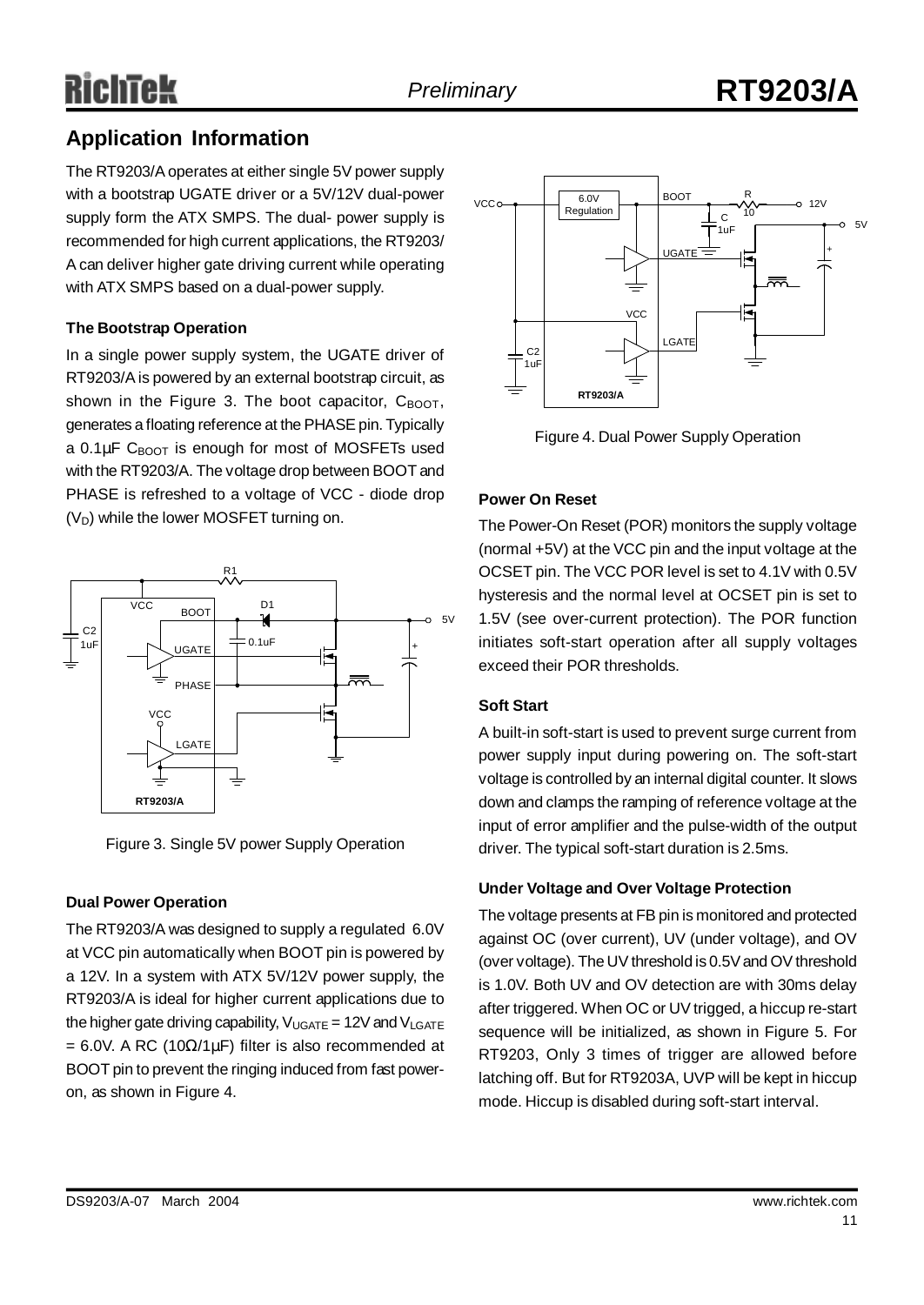## **RT9203/A** *Preliminary*



### **Inductor Selection**

The RT9203/A was designed for  $V_{IN} = 5V$ , step-down application mainly. Figure 6 shows the typical topology and waveforms of step-down converter.

The ripple current of inductor can be calculated as follows:

 $ILRIPPLE = \frac{(5V - VOUT)}{V} \times TON$ L

Because operation frequency is fixed at 300kHz,

 $T$ ON =  $3.33 \times \frac{V$ OUT 5V

The  $V_{\text{OUT}}$  ripple is

 $V$ OUT RIPPLE = ILRIPPLE  $\times$  ESR

ESR is the equivalent series resistor of output capacitor

Table 1 shows the ripple voltage of  $V_{OUT}$  at  $V_{IN} = 5V$ 

Table 1

| ∨ουτ                             | 3.3V             |      | 2.5V              |      | 1.5V              |         |
|----------------------------------|------------------|------|-------------------|------|-------------------|---------|
| <b>I</b> Inductor                | 2 <sub>u</sub> H | 5uH  | 2uH               | 5uH  | 2 <sub>u</sub> H  | $5\muH$ |
| $ 1000\mu$ F (ESR=53m $\Omega$ ) | 100mV            | 40mV | 110mV             | 44mV | 93mV              | 37mV    |
| $ 1500\mu$ F (ESR=33m $\Omega$ ) | 62mV             | 25mV | 68 <sub>m</sub> V | 28mV | 58 <sub>m</sub> V | 23mV    |
| $ 3000\mu$ F (ESR=21m $\Omega$ ) | 40mV             | 16mV | 43mV              | 18mV | 37mV              | 15mV    |

\*Refer to Sanyo low ESR series (CE, DX, PX......)

The suggested L and C are as follows:

 $2\mu$ H with  $\geq 1500\mu$ F C<sub>OUT</sub>

 $5\mu$ H with  $\geq 1000\mu$ F Cout











Figure 6

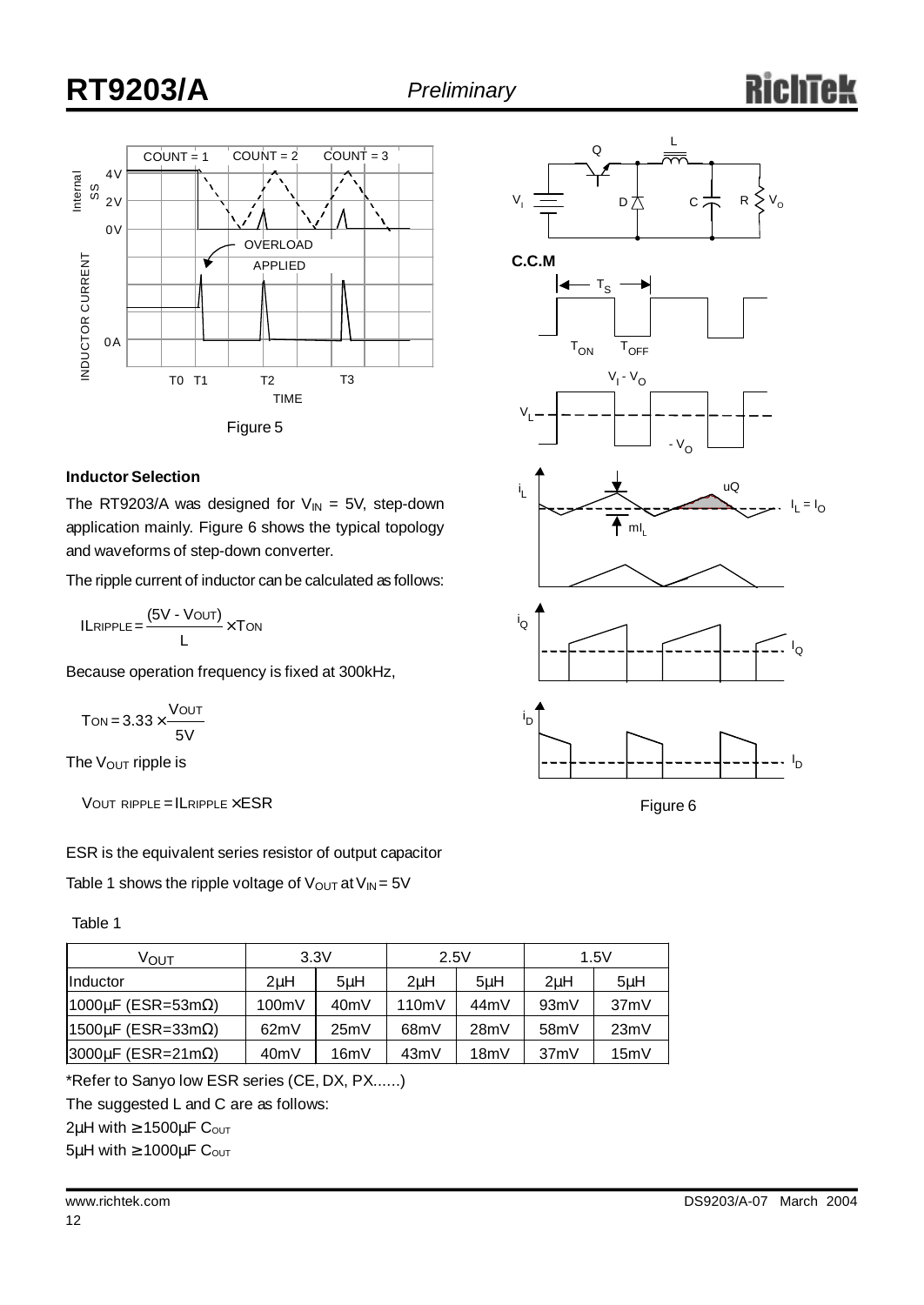## ichtek

## *Preliminary* **RT9203/A**

### **Input / Output Capacitor**

High frequency/long life decoupling capacitors should be placed as close to the power pins of the load as physically possible. Be careful not to add inductance to the PCB trace, as it could eliminate the performance from utilizing these low inductance components. Consult with the manufacturer of the load on specific decoupling requirements.

The output capacitors are necessary for filtering output and stabilizing the close loop (see the PWM loop stability). For powering advanced high-speed processors, it is required to meet fast load transient requirement. Also high ESR usually induces ripple that may trigger UV or OV protections. So High frequency capacitors with low ESR/ ESL capacitors are recommended here.

### **Linear Regulator Driver**

The linear controller of RT9203/A was designed to drive an external bipolar NPN transistor or a MOSFET. For a MOSFET, normally DRV need to provide minimum  $V_{\text{OUT2}}$ +VT+gate-drive voltage to keep  $V_{\text{OUT2}}$  as the set voltage. When driving MOSFET operating at a 5V power supply, the gate-drive will be limited at 5V.At this situation, as shown in Figure 7, a MOSFET with low VT threshold (VT = 1V) and set Vout2 below 2.5V are suggested. In  $V_{\text{BOOT}}$  = 12V operation condition, as Figure 8. shown, VCC is regulated higher than 6V, which providing higher gatedrive capability for driving the MOSFET,  $V_{OUT2}$  can be set as  $V_{\text{OUT2}} \leq 3.3V$ .





### **PWM Loop Stability**

The RT9203/Ais a voltage mode buck controller designed for 5V step-down applications. The gain of error amplifier is fixed at 35dB for simplifying design.

The output amplitude of ramp oscillator is 1.6V, the loop gain and loop pole/zero are calculated as follows:

DC loop gain GA = 
$$
35dB \times \frac{5}{1.75} \times \frac{0.8}{V_{OUT}}
$$
  
\nLC filter pole Po =  $\frac{1}{2p\sqrt{LC}}$   
\nError Amp pole Pa =  $300kHz$   
\nESR zero Zo =  $\frac{1}{2pESR \times C}$ 

The RT9203/A Bode plot is as shown in Figure 9. It is stable in most of application conditions.

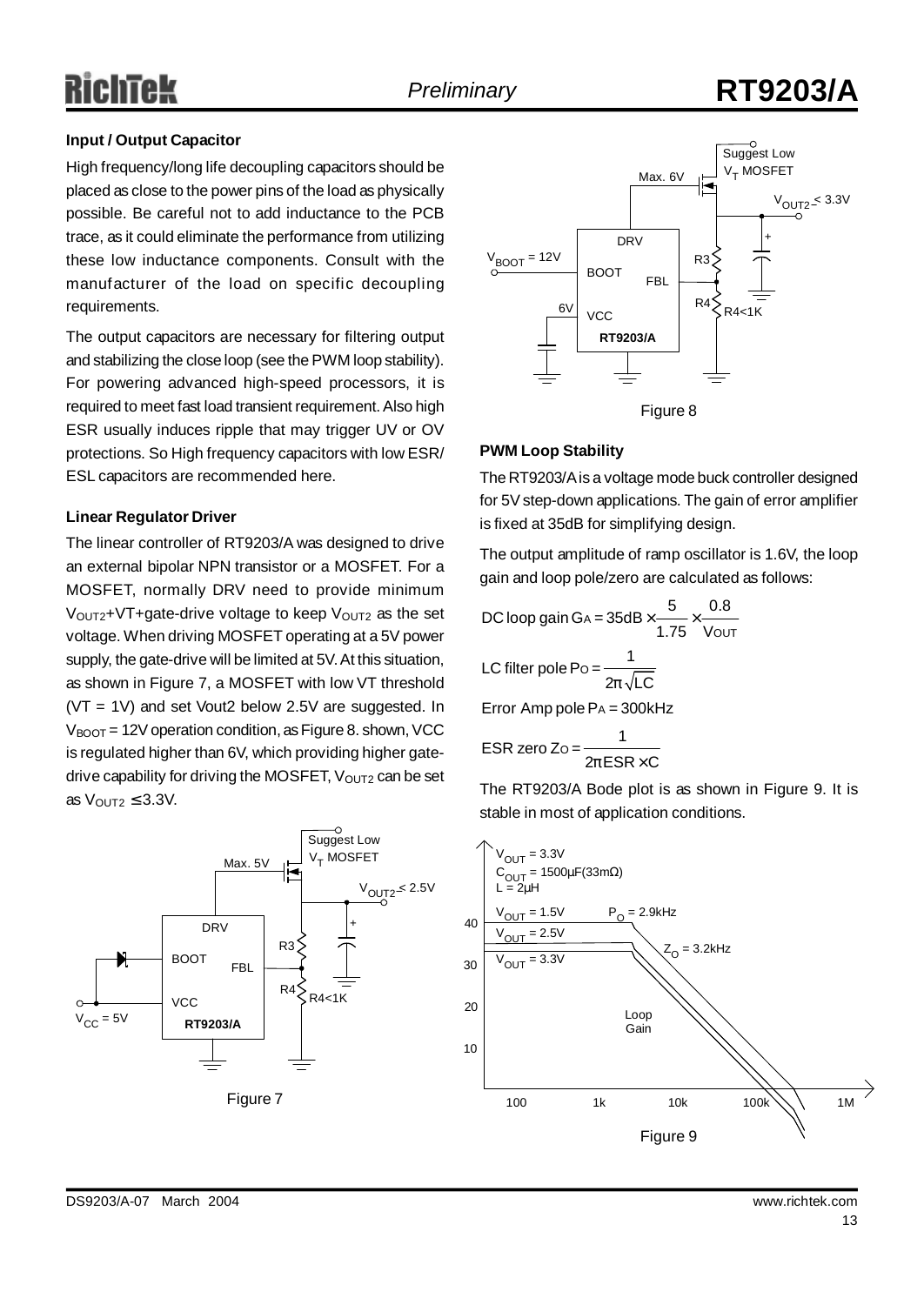### **Reference Voltage**

Because RT9203/Auses a low 35dB gain error amplifier, as shown in Figure 10. The voltage regulation is dependent on  $V_{IN}$  and  $V_{OUT}$  settings. The FB reference voltage of 0.8V were trimmed at  $V_{IN} = 5V$  and  $V_{OUT} =$ 2.5V. In a fixed  $V_{IN} = 5V$  application, the FB reference voltage vs.  $V_{\text{OUT}}$  voltage can be calculated as Figure 11.









#### **Feedback Divider**

The reference of RT9203/A is 0.8V. The output voltage can be set using a resistor-divider as shown in Figure 12. Put the R1 and R2 as close as possible to FB pin. R2 value should be less than 1 kΩ to avoid noise coupling issue. The C1 capacitor is a speed-up capacitor for reducing output ripple to meet with the requirement of fast transient load. Typically a 1nF  $\sim 0.1 \mu$ F is enough for C1.



### **PWM Layout Considerations**

MOSFETs switch very fast in efficiency. The speed with which the current transitions from one device to another causes voltage spikes across the interconnecting impedances and parasitic circuit elements. The voltage spikes can degrade efficiency and radiate noise, that results in over-voltage stress on devices. Careful the layout for component placement and printed circuit design can minimize the voltage spikes induced in the converter. Consider, as an example, the turn-off transition of the upper MOSFET prior to turn-off, the upper MOSFET was carrying the full load current. During turn-off, current stops flowing in the upper MOSFET and is picked up by the lower MOSFET or Schottky diode. Any inductance in the switched current path generates a large voltage spike during the switching interval. Care with component selections, layout of the critical components, and use shorter and wider PCB traces that help in minimizing the magnitude of voltage spikes.

There are two sets of critical components in a DC-DC converter using the RT9203/A. The switching power components are most critical because they switch large amounts of energy, and as such, they tend to generate equally large amounts of noise. The critical small signal components are those connected to sensitive nodes or those supplying critical bypass current.

The power components and the PWM controller should be placed firstly. Place the input capacitors, especially the high-frequency ceramic decoupling capacitors, close to the power switches. Place the output inductor and output capacitors between the MOSFETs and the load. Also locate the PWM controller near by MOSFETs.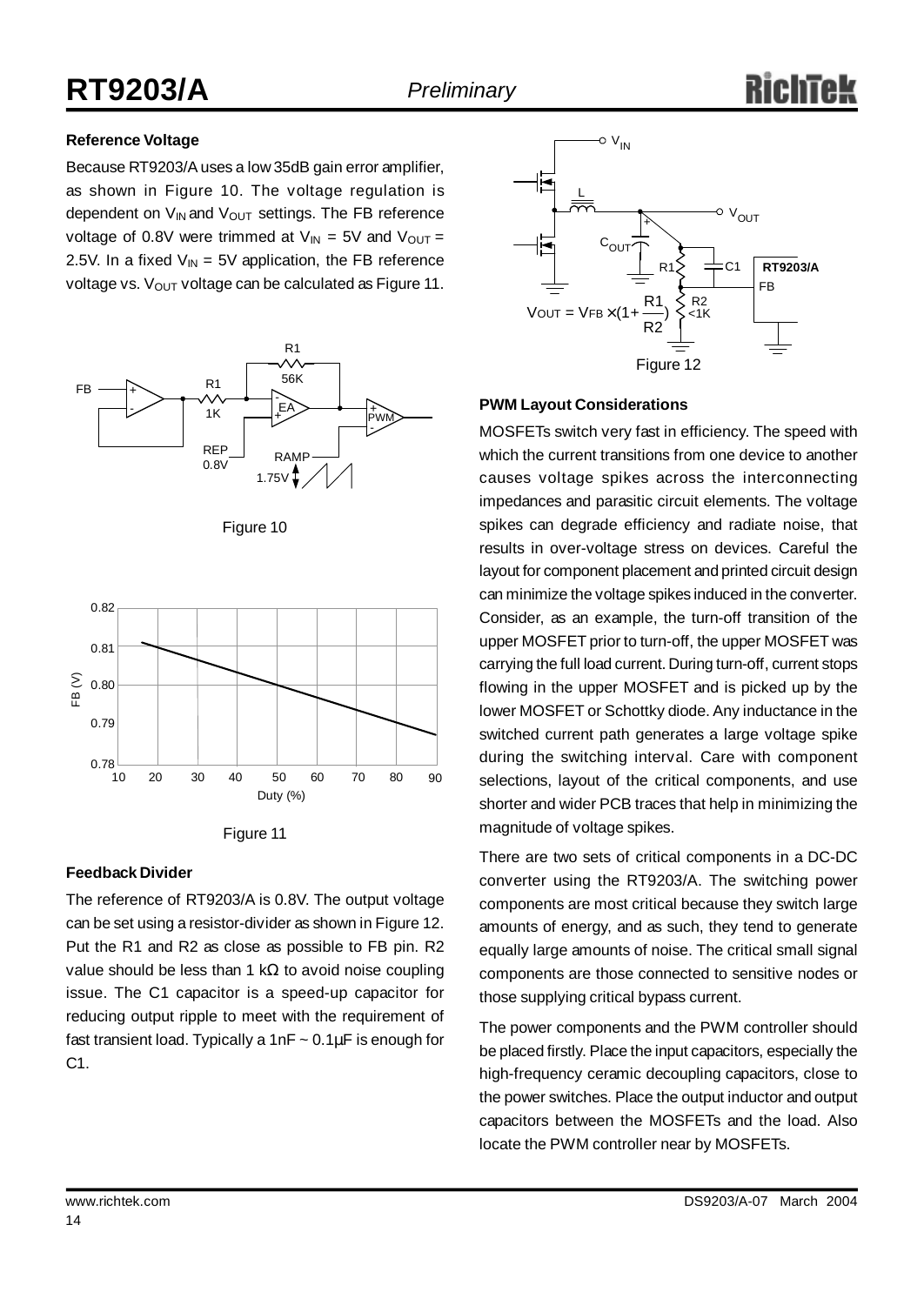# Richtek

A multi-layer printed circuit board is recommended. Figure 13 shows the connections of the critical components in the converter. Note that the capacitors CIN and COUT represent numerous physical capacitors. Use a dedicated grounding plane and use vias to ground all critical components to this layer. Apply another solid layer as a power plane and cut this plane into smaller islands of common voltage levels. The power plane should support the input power and output power nodes. Use copper filled polygons on the top and bottom circuit layers for the PHASE node, but it is not necessary to oversize this particular island. Since the PHASE node is subjected to very high dV/dt voltages, the stray capacitance formed between these islands and the surrounding circuitry will tend to couple switching noise. Use the remaining printed circuit layers for small signal routing. The PCB traces between the PWM controller and the gate of MOSFET and also the traces connecting source of MOSFETs should be sized to carry 2A peak currents.



Figure 13